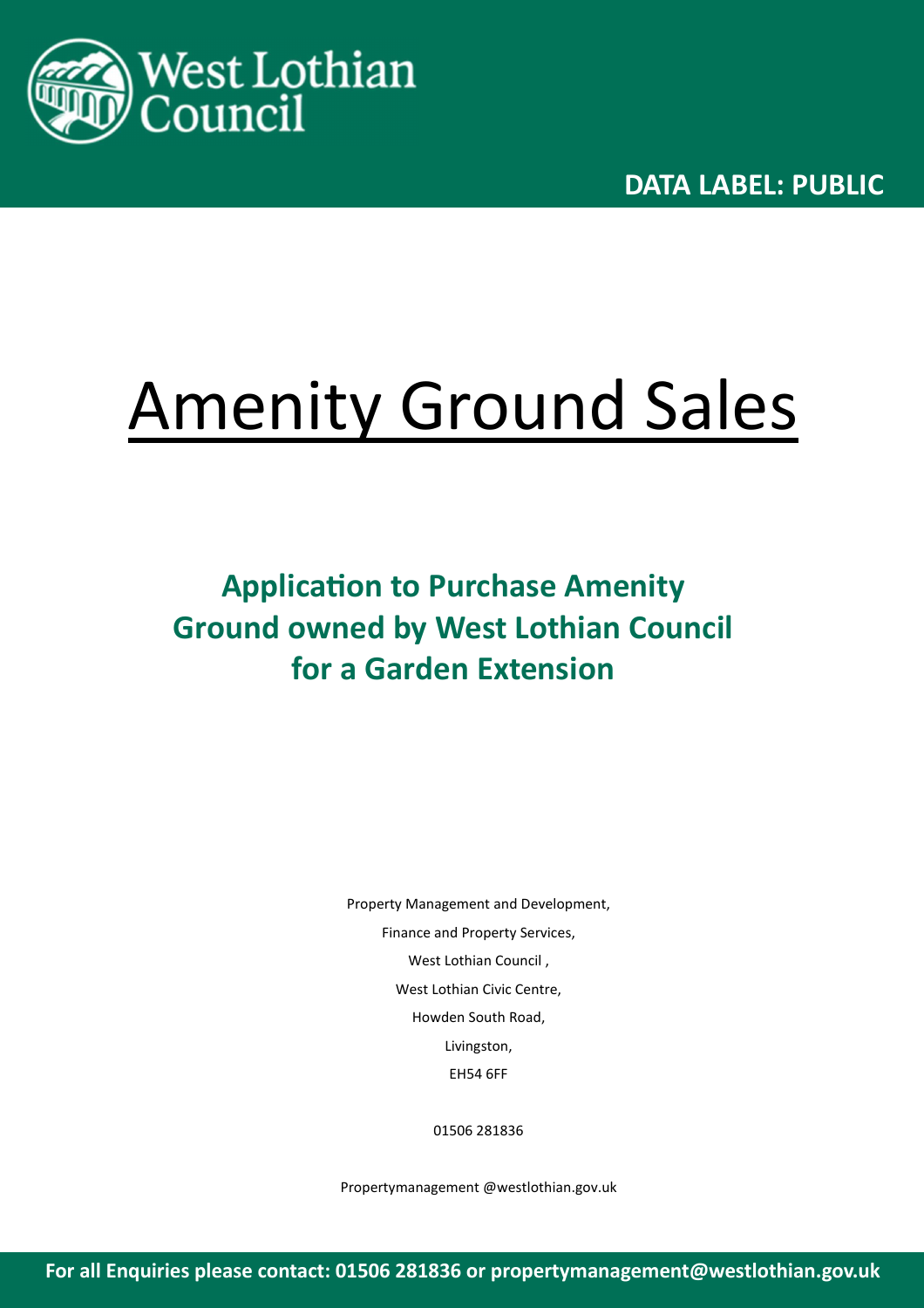

# **Guidance Notes**

### **West Lothian Council will give consideration to selling small areas of amenity land adjoining owner/occupier property, for the extension of the owner's garden.**

#### *Step 1*

In the first instance, if you are unsure if West Lothian Council is the landowner, please telephone Property Management and Development on 01506 281836, and we will check this for you.

#### *We will not be able to advise you, at this stage, whether your application is likely to be successful, as we will have to consult other Council services.*

You may also want to contact the Council's Development Management Service, as planning permission for change of use will be required.

#### *Step 2*

If we do own the land and you want to proceed with an application, you should complete this form and return it, with an initial non-returnable administration fee of £120, including VAT. Please send your application and fee to the address shown overleaf. Further fees will be applicable in the event that the sale is agreed.

With your application form you should provide a sketch showing the location and approximate size of the land you wish to purchase.

#### *Step 3*

Once your application is received a council officer will visit the site, and will consult with other Council services to ascertain whether the land can be sold to you.

*Please note that, in order to protect the rights of other property owners or occupiers, the Council will not sell land adjacent to a neighbouring property, where this is likely to be detrimental to the amenity of that neighbouring property.*

#### *Step 4*

If we are happy to sell you the land we will send you a provisional offer. The purchase price of the land is £100 per square metre. You will also be liable for our internal fees of £320 (including VAT), which will include the preparation of a Deed Plan. You will also have to pay the Council's legal costs, which will be dependent upon the amount of work involved.

**Since the purchase of property is a serious undertaking, you are strongly recommended to take appropriate legal advice. You will of course be responsible for your own legal fees.**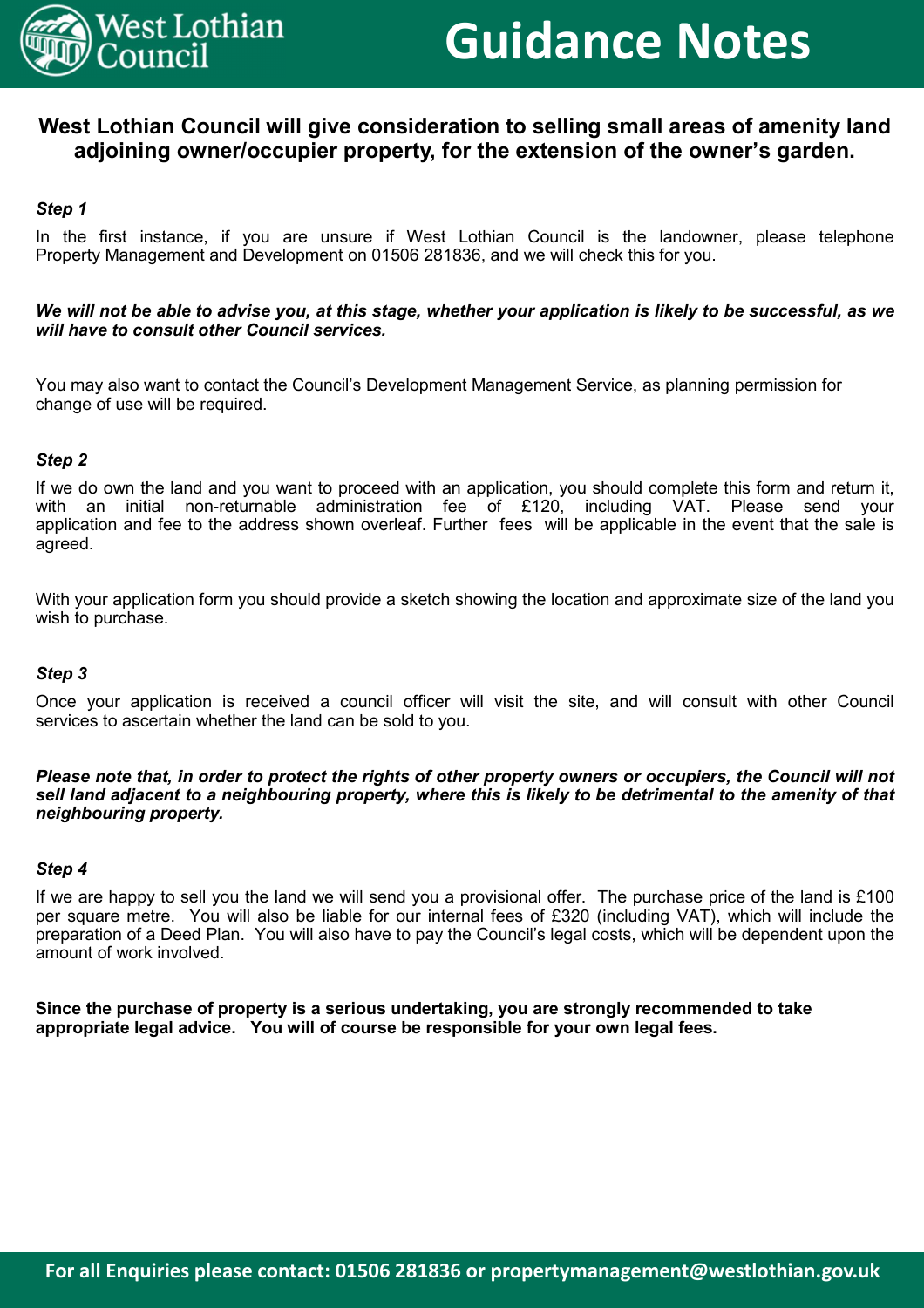

# **Guidance Notes**

#### *Step 5*

Before you go ahead you should make sure that you have clearly understood all the implications and likely costs of your proposal. For example, additional costs may be incurred if your proposal involves dropping kerbs, the relocation of street lighting, or the redirecting or stopping up of public footpaths. Advice on these issues would come from the Council's Transportation team. You can find out more on the council's website at http://www.westlothian.gov.uk/roads-and-pavements

or contact:

#### **Roads and Transportation Services, Guildyhaugh depot, Blackburn Road, Bathgate EH48 2EB Tel: 01506 280000 Email: customer.service@westlothian.gov.uk**

You should also check whether there are any public utility services – electricity cables, drains, gas mains etc – which cross the site, as these may impact on what you want to do with the land. To find out more we suggest that you contact Susiephone on **08000 231 25.** This is a free service.

#### *Step 6*

If you are prepared to accept our provisional offer you must confirm this in writing, within three months. At that time we will instruct our Legal Services to prepare a formal offer of sale, and you should submit a planning application.

#### *Step 7*

Even if the council as land owner is agreeable to the sale of the land, this does not guarantee the granting of planning permission, and you will need to apply separately to Planning Services for change of use from public open space to garden ground. The fee for this is currently £401. There may also be a need for the application to be advertised in the local press at a cost of £80. Further details can be found on http://www.westlothian.gov.uk/planning-applications

#### or contact:

**Development Management, Civic Centre, Howden South Road, Livingston EH54 6FF**

**Tel: 01506 280000 Email: planning@westlothian.gov.uk**

#### *Step 8*

**The formal offer of sale will be conditional on your receipt of planning permission. Once you have a consent the sale can be finalised, and you will be expected to pay the purchase price and our fees. Ownership and title to the land will then be yours.**



**Published by West Lothian Council**